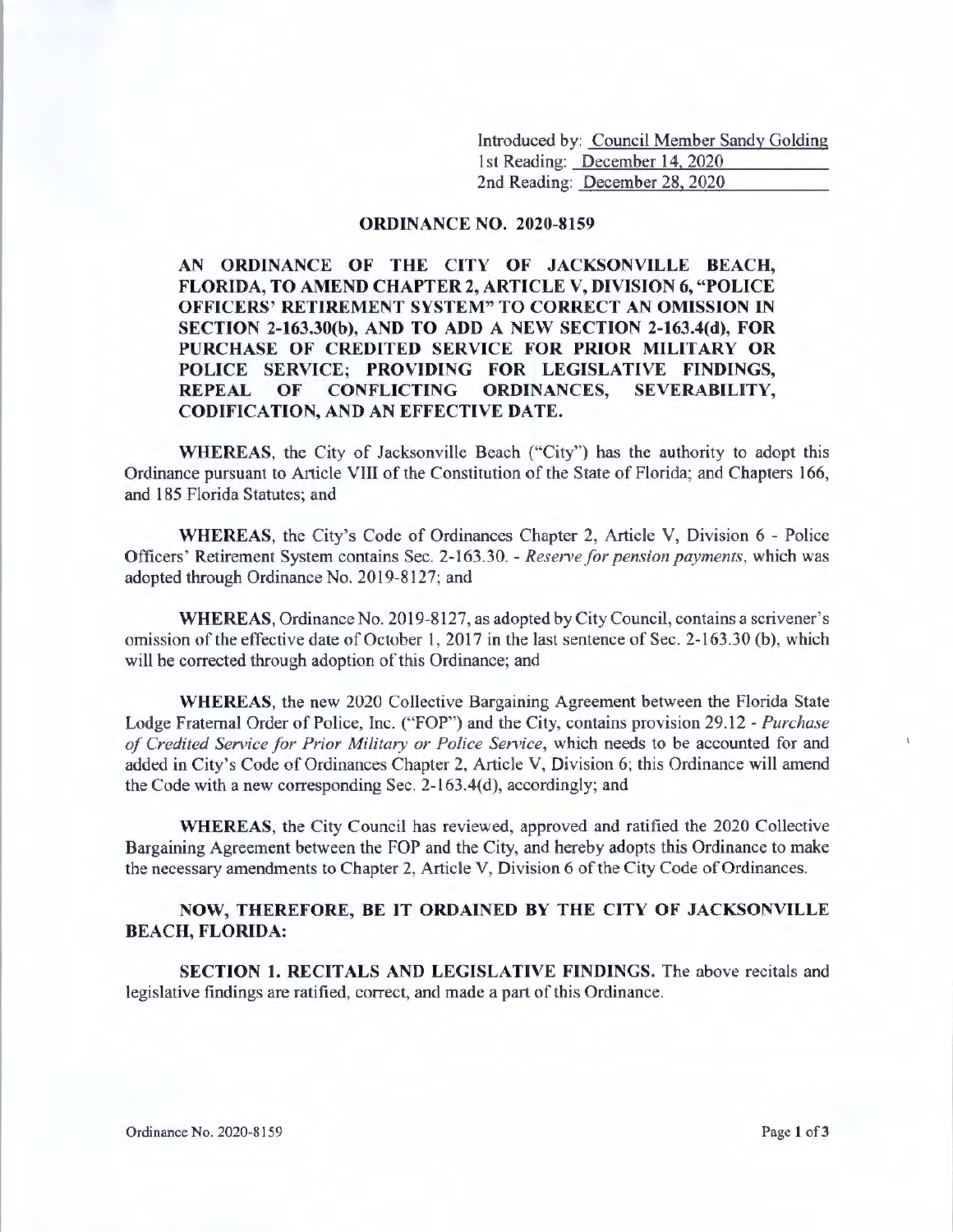# **SECTION 2. SECTION 2-163.30 (b) OF THE CODE OF ORDINANCES, CITY OF JACKSONVILLE BEACH, FLORIDA, IS HEREBY AMENDED TO READ AS FOLLOWS** 1:

Sec. 2-163.30 (b). A majority of the City's Police Officers having approved the placement of the income from Chapter 185, Florida Statutes, premium tax into the Retirement System for payments received by the City from the State of Florida pursuant to Chapter 185, Florida Statutes, such income shall therefore be paid to the Retirement System and credited to the reserve for Pension payments. All moneys received pursuant to such chapters shall be used exclusively to finance the benefits of Members who are Police Officers as provided by such chapter. However, local law plans in effect on October I, 1998, shall be required to comply with the minimum benefits of Chapter 185. Florida Statutes, only to the extent that additional premium tax revenues become available to incrementally fund the cost of such compliance. Notwithstanding the foregoing, effective June 23, 2014, the City and Fraternal Order of Police have agreed, and a majority of the City's Police Officers have approved the agreement, that all accumulated additional premium tax revenues as reflected in the October 1, 2012, actuarial valuation, shall be used to reduce the unfunded actuarial accrued liability of the Retirement System. Effective, October 1, 2017, the City and Fraternal Order of Police have agreed, and a majority of the City's Police Officers have approved the agreement, that all annual premium tax revenues received pursuant to Chapter 185, Florida Statutes, will be used to offset the City's pension contribution, and that all accumulated excess premium tax revenues as of October 1, 2016 will be used to offset the City's pension contribution.

## **SECTION 3. THE CODE OF ORDINANCES, CITY OF JACKSONVILLE BEACH, FLORIDA, IS HEREBY AMENDED BY ADDING A SECTION, TO BE NUMBERED SEC. 2-163.4** @ , **WHICH SAID SECTION SHALL READ AS FOLLOWS:**

### Sec. 2-163.4 (d) Purchase of Credited Service for Prior Military or Police Service

The Plan shall be amended effective October 1, 2020 to allow Police Officers to purchase a combined total of up to 3 years of credited service under the Plan for prior service as a Police Officer or prior active duty service in the U.S. Armed Forces, as provided herein. Credited service may be purchased only for service as a Police Officer for another employer or active duty service in the U.S. Armed Forces, and shall not include any other type of service. Such purchase of credited service shall be allowed only if the Police Officer is not entitled to receive a benefit for the prior service from any other retirement plan. Credited Service purchased pursuant to this section may be used for purposes of benefit calculations and eligibility, but not for meeting the vesting requirements of the Plan. For the purpose of determining eligibility to purchase credited service for prior service as a Police Officer, service as a Florida Police Officer as defined in § 185.02(16), Fla. Stat. shall be allowed, as well as service for federal, other state, or county agencies as long as such service is recognized as service of a law enforcement officer by the Criminal Justice Standards and Training Commission within the Florida Department of Law Enforcement as provided in Chapter 943, Fla. Stat., or the Police Officer provides proof to the Board of Trustees that such service is equivalent to the service required to meet the definition of a Police Officer. An eligible Police Officer who desires to purchase credited service under the Plan for prior service as a Police Officer or prior active duty service in the U.S. Armed Forces must pay the full actuarial

<sup>1</sup>Underlined text denotes additional text; there is no strikethrough text because no deletions are made.